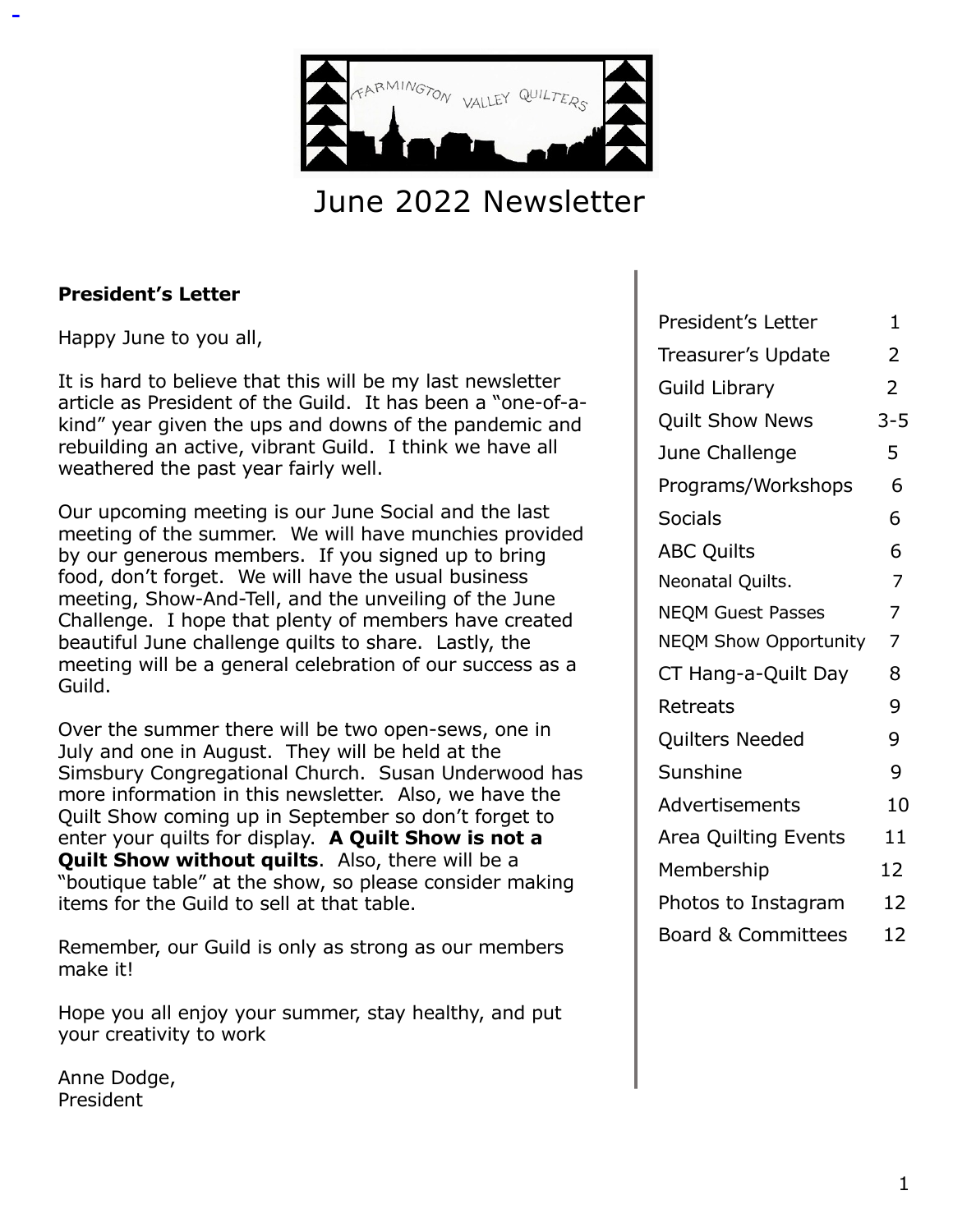### Treasurer's Update

All accounts are current, balanced and in good standing.

The Treasurer's Report is available to all members via our "Members Only" website page.

If you have any questions or concerns regarding guild financials please reach out to Sue Trimble, Treasurer email [SusanQTrimble@gmail.com](mailto:SusanQTrimble@gmail.com)

### Guild Library

From Your Guild Librarians,

The Guild maintains a Library of books, DVDs, and tools for the use of our members. Available on the Guild website are lists of the available items arranged by author, title, and subject. Below is a list of the various tools and templates that we have. If you see anything that you would like to try out over the summer, please let me [\(annedodge71@gmail.com](applewebdata://BB9D089A-015D-4BBA-B235-336F9EFAB741/annedodge71@gmail.com)) know. Lois, Kitty, and I wish you all a happy, healthy summer.

Fast2Cut Half- & Quarter- Diamond Ruler Set, created by Jan Krentz

Fast2Cut Fussy Cutter Ruler Set 45 degree Diamond Guide, created by Jan Krentz (two sizes 3" and 6 1/2")

Martelli's 4/5" Square No-Slip Template. Ideas for baby carriage and lap quilt included. Martelli Notions.

Martelli's No-Slip Templates for Circles & Drunkard's Path. Set of 5 templates. Martelli **Notions** 

Rings That Bind. Directions and small Arc-Ease Tool makes a wedding ring with 9" block. By Cheryl Phillips and Linda Pysto, Phillips Fiber Arts, 2003.

7" Crazy Curves Templates, Elisa's Backyard, 2006

Strips'n Curves: 4 Piece Acrylic Template Set; The Basic Set Finished Block Size 9", Quiltescapes, 2002

Strips'n Curves: 4 Piece Acrylic Template Set; The Basic Set II to be used with the BasicSet, Quiltescapes, 2002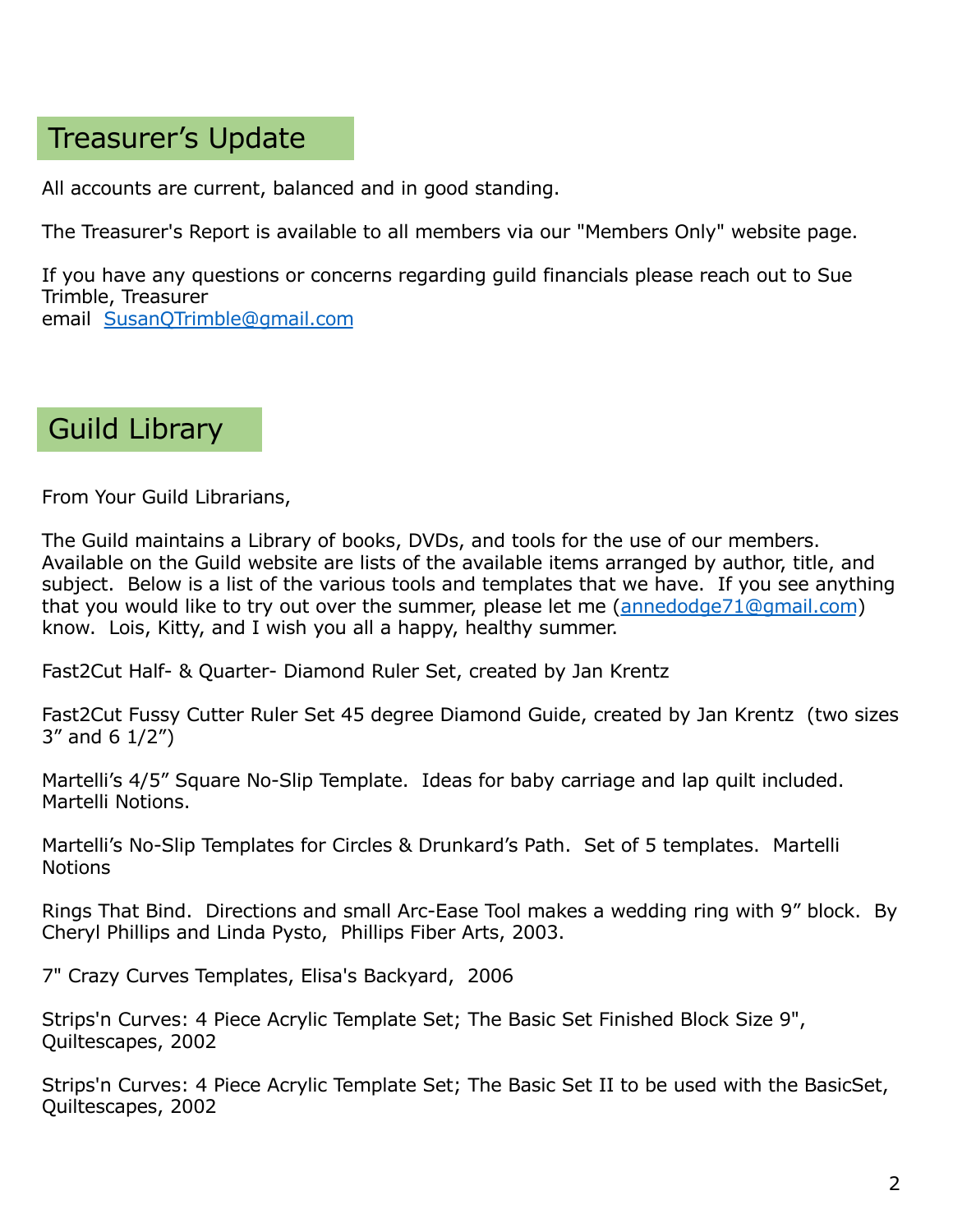# Quilt Show

#### **Quilt Show Committee Report By Maureen Hulsart**



The Show is coming together nicely. I am so fortunate to have a great Quilt Show Committee working together to make this show successful for everyone. The 2022 show will be new and more high-tech than ever!

1) The Board and Committee have voted to accept charge cards at our Admission table, Raffle Basket Table and our Boutique Table.

2) We will not have a traditional Program Book. Instead, a "QR" code will be made available and people can snap the QR code their phone. They will then be connected to our website that will have all the information displayed on the cards next to the quilts. The QR reference is an additional option for visitors.

3) Our Boutique table is an option we have available this show because we have the space! We need members to make and donate items to guild that we can sell at our Boutique Table. Quilted items such as small quilts, placemats, soup cozies, etc. are needed for the table. In addition, we would love knitted or crochet items, baby sweaters, hats, etc. We will also have a book table to sell donated quilting books. If you're not quilting during these summer months, please use the next few months to make items for our Boutique Table.

We do not have a scheduled Guild meeting prior to our show; so I'm asking everyone to please keep the following deadlines in your calendar.

1) Right now Quilt Registration is open! Please register your quilts - the earlier the better. Anne has to format all the information on the cards posted next to the quilts. Let's not give her 100 cards to do in the last few weeks! This new location offers us more space to display more quilts.

2) There are many options to volunteer your time during the show. Volunteers are crucial to our success. I realize it's a bit of a challenge anticipating your schedule 3 months from now, but please mark your calendars and schedule some time to volunteer at the show.

3) Please sell or purchase your raffle tickets and return stubs and monies to Deb Jacoby. All stubs and money returns have to be to Deb before the show.

I will be sending out email-blasts over the next two month to remind members of upcoming deadlines and other announcements.

If anyone has any questions, feel free to call me or email me at the following email address: [musiconthestreet@comcast.ne](mailto:musiconthestreet@comcast.net)t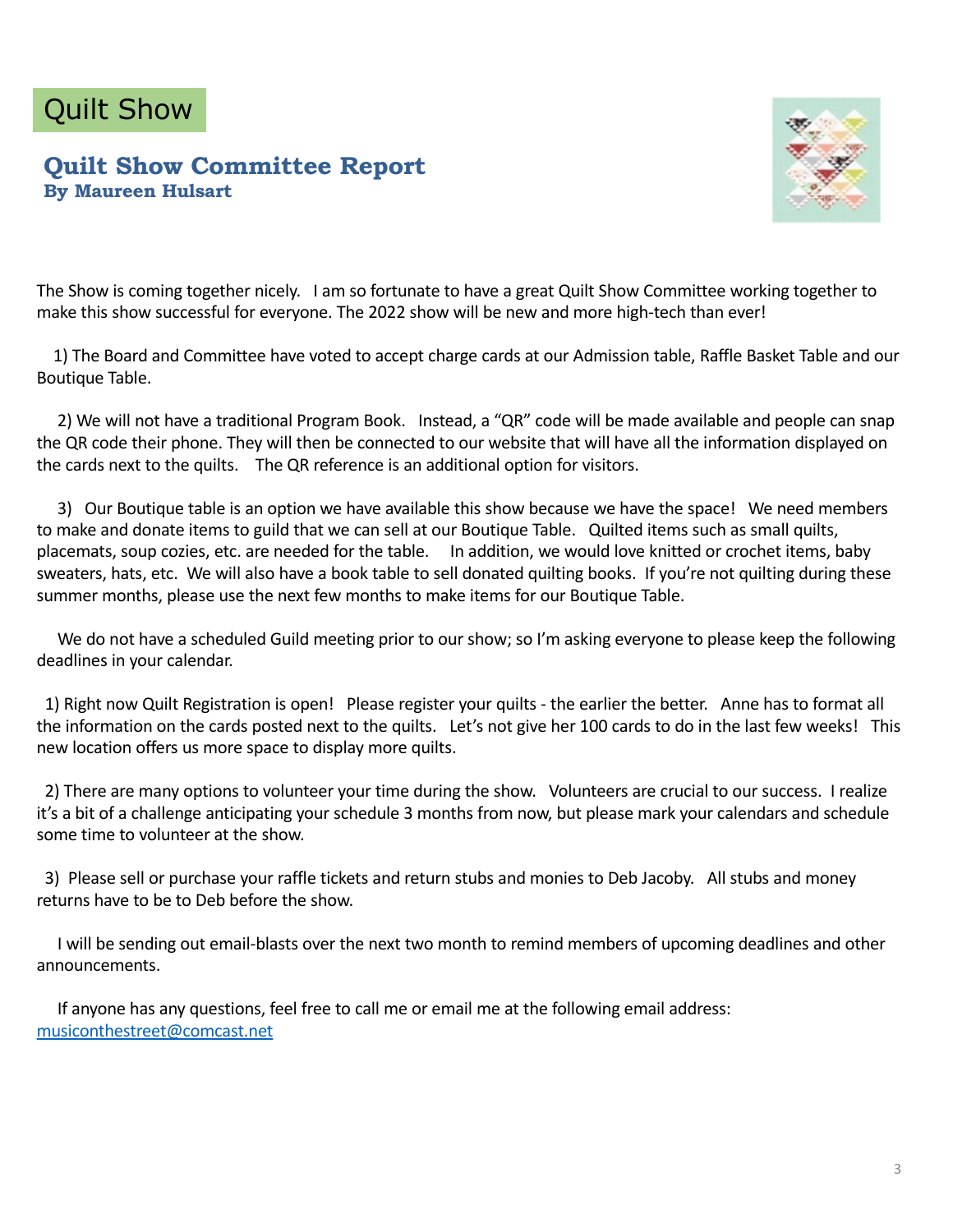| <b>April 1st</b>  | Quilt Registration is open on the Guild Website                             |
|-------------------|-----------------------------------------------------------------------------|
|                   |                                                                             |
| May 1st           | Volunteer sign-up sheet is available to members to volunteer at the show    |
| May 18th          | Raffle Tickets to be distributed to all Guild members to either buy or sell |
|                   |                                                                             |
| June              | Yard signs available at Guild Meeting and at Maureen's House for pick-up    |
|                   |                                                                             |
| July 15th         | Registration to enter Quilts in our September Show closes.                  |
|                   |                                                                             |
| <b>August 1st</b> | Inventory of each basket and estimated value to be sent to Kathie Fallon    |
| <b>August</b>     | Put Yard Signs in area.                                                     |
| <b>August</b>     | Raffle Basket Wrapping Day (date to be determined)                          |
| <b>August 22-</b> | Sew Inspired accepting Quilts for the Show                                  |
| Sept 3rd          |                                                                             |
|                   |                                                                             |
| Sept 1 10th       | Drop off Quilts at Susan Elliott's House - call ahead                       |
| Sept 12th         | Raffle Ticket monies and stubs should be returned to Deb Jacoby             |
| Sept 16th         | Quilt Show Set-up starts at 5:00                                            |
| Sept 17th         | Quilt Show Opens 10:00 a.m. - 5:00                                          |
| Sept 18th         | Quilt Show last day $10:00 - 4:00$                                          |

#### **Quilt Show Volunteers**

It's time to volunteer for the many positions to help out at the quilt show. If you're uncertain here's how to use the Signup Genius. Go to the FVQG website and sign in to the Members heading using the password. The quilt show signup appears in the top row, left hand corner. Open the signup page, choose your time from the listed options by checking the box. At the bottom of the page find submit and signup. Open this, add your name and email address and click on sign up now. Thanks. Your help is truly appreciated.

I will have my iPad at the June meeting and can assist anyone who would like help to sign up. Gail Burk

#### **Baskets**

Our wonderful "basketeers" need your help! If you have any items that would help them fill their baskets, please bring them to our guild meeting. This year the themes are: Nature, Seasons, Sew Iron On (done), Art, Sew Seeds, Learning to Sew, Sew Blue, Sew Cute Canine (done), Sew Cute Cats, Kids 8-11, Red/White/Blue, Spa Day and Knit-alicious. Basket people, be sure to check the table for great additions.

Kathy Fallon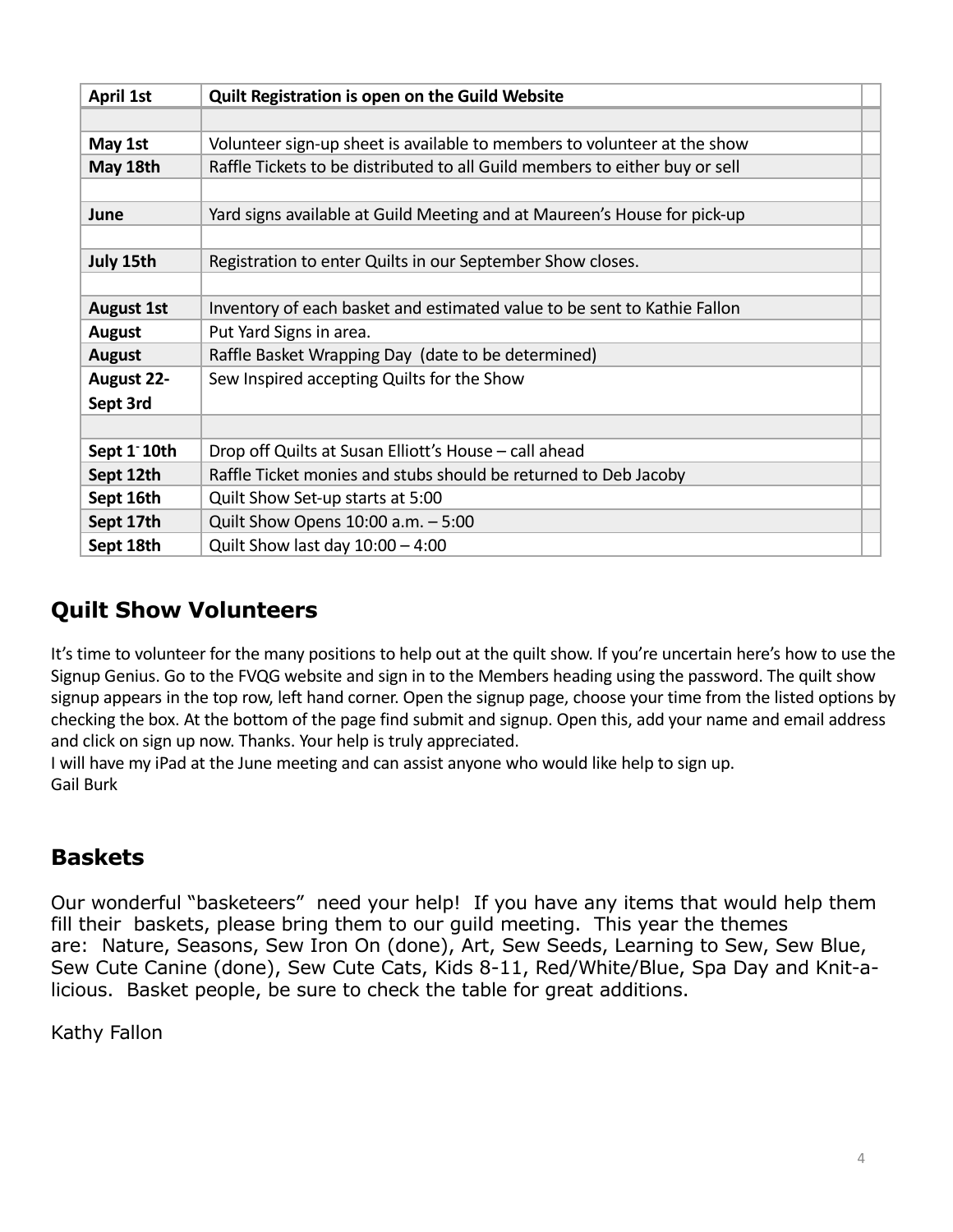#### **Quilt Registration**

The link to register quilts is now open on the [FVQuilters.com](http://fvquilters.com/) home page. A detailed email with instructions was sent to all active guild members on April 5<sup>th</sup>. The instructions also appear on the online form and will be included on the confirmation email that you will receive after you e-mail photos of your quilts t[o FVQuiltRegister@gmail.com](mailto:FVQuiltRegister@gmail.com). While there is no fee and no limit to the number of quilts entered for guild members, please note that we may need to limit based upon the space available as the committee works on the layout. That's a happy problem to have, so please register those quilts and we will pare down the entries if space becomes an issue. Non-guild members are limited to 3 entries with a fee of \$25 per quilt, so if you have not renewed your membership, now is the time! Registration closes on July  $15<sup>th</sup>$ , but don't wait until the last minute to get those entries submitted. Peggy Thomsen will be at the April guild meeting to answer any questions you may have on the process.

#### **Baskets**

Our wonderful "basketeers" need your help! If you have any items that would help them fill their baskets, please bring them to our guild meeting. This year the themes are: Nature, Seasons, Sew Iron On (done), Art, Sew Seeds, Learning to Sew, Sew Blue, Sew Cute Canine (done), Sew Cute Cats, Kids 8-11, Red/White/Blue, Spa Day and Knit-alicious. Basket people, be sure to check the table for great additions.

Kathy Fallon

### June Challenge

#### **Due this month!**

The challenge for June is to quilt inspired by your birth month. Bring your completed project on Wednesday and receive a "Participation Prize".  $\sim$  Diane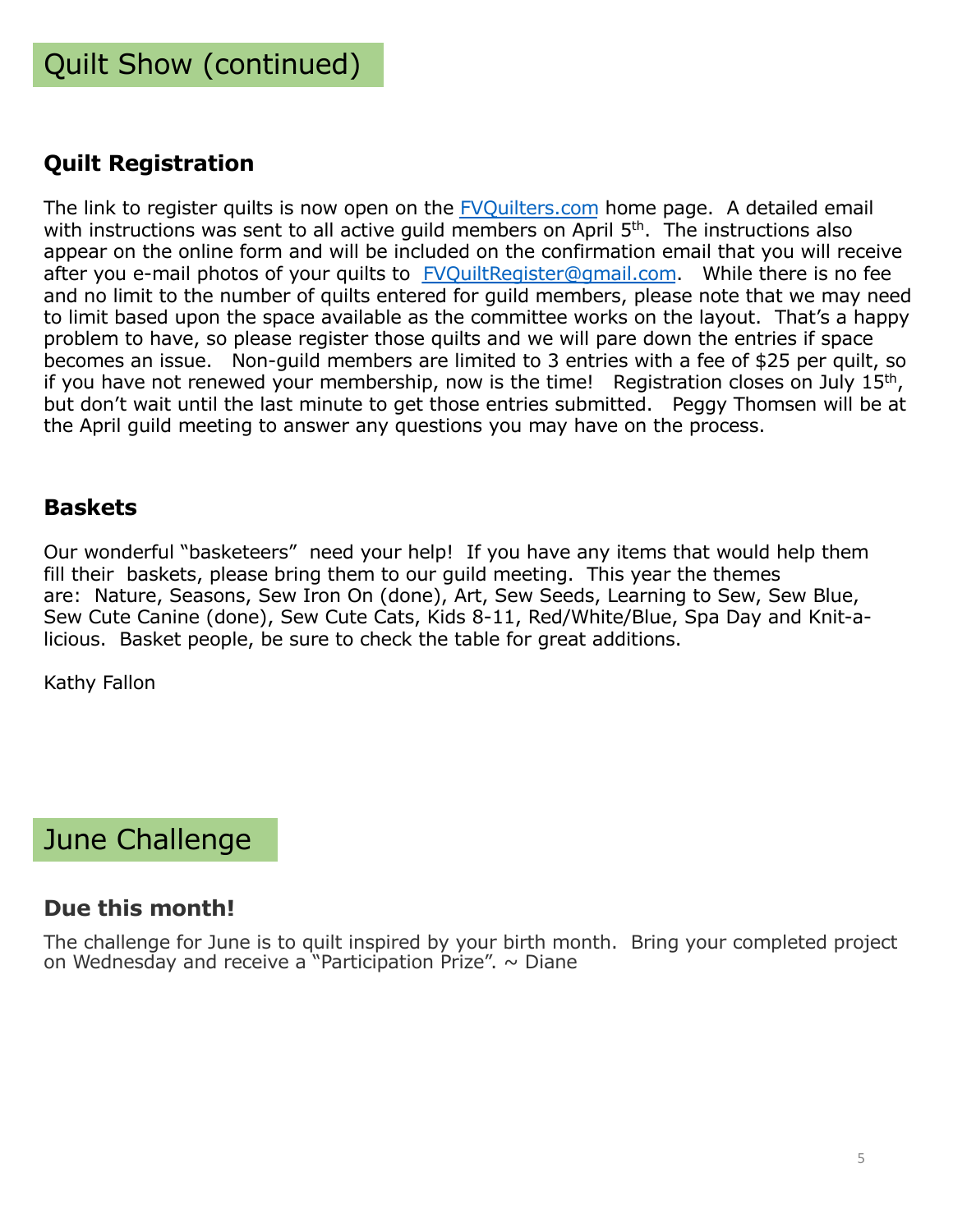# Programs and Workshops

#### **September**

Tina Craig talks about English Paper Piecing vs Foundation Paper Piecing, What's the difference? Her 3 hour Improvisational English Paper Piecing workshop will be held the following day. A kit with supplies can be purchased for \$26 or purchased separately on your own from the supply list. No need to pack your sewing machine as this will be mainly hand sewing. The guild charge for this workshop is \$25 and the signup sheet will be available at the meeting in June.

#### **October**

Sheri Cifaldi-Morrill Content, Concepts and Quilts:Approaching Quilting as a Graphic Designer

#### **November**

Sue Reich Christmas Quilts

Gail Burk

### **Socials**

Just a reminder that June 15th is our guild social, so remember to bring along your promised goodies! A BIG thank you goes out to all who signed up to contribute an hors d'oeuvre or dessert! Water bottles will be provided, or you may bring your own (non-alcoholic) beverage, if you choose.

Also, in order for the guild to hold our summer sew-in dates on July 20th and Aug. 17th, we need to have a minimum of 15 people each day. At this point, we need 7 or 8 more folks to sign up for each date. If you're not away on vacation and want to enjoy a day of sharing the love of quilting with guild members, sign up at the June meeting on the clipboard located at the back table. The venue is the First Church of Christ at 689 Hopmeadow Street. Sewing hours are 9 am- 3:30 pm. Remember to bring your own brown bag lunch. This is the last opportunity to determine whether we can hold these sew-in events. Join us!

Sue Underwood

# ABC Quilts

Nothing new to report for ABC. Enjoy your summer and we will have kits ready in the fall for pickup. Thank you for your continued support. – Kathie & Peggy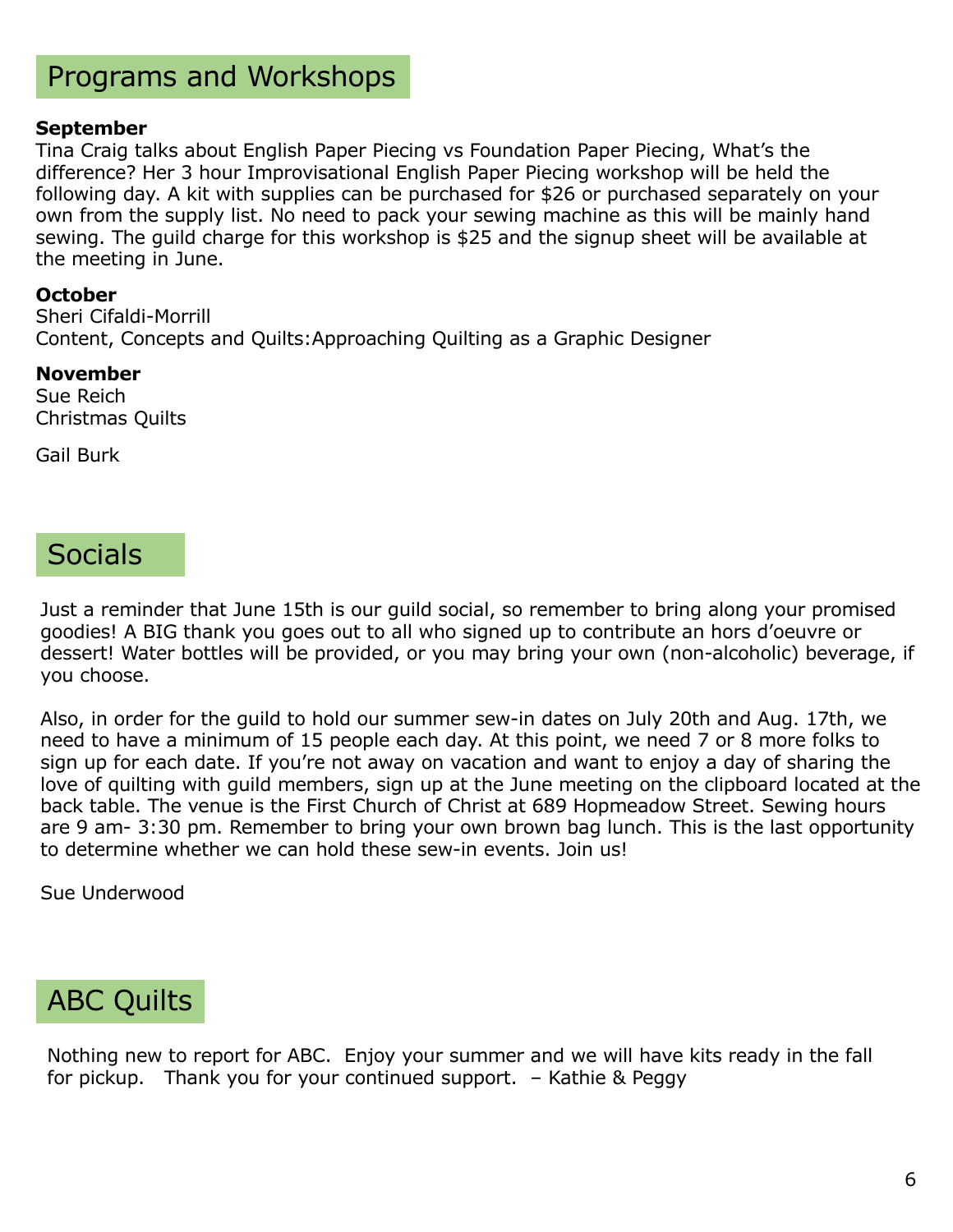### Neonatal Quilts

Kudos to the dedicated quilters who continue to support our commitment to the UCONN Neonatal Unit. Last month 26 quilts and 4 scent cloths were donated. Shari Galvin, our NICU coordinator, reiterated her feeling that our quilts are both welcoming and cheerful. The NICU is a large room with isolettes placed around its perimeter. Parents have only a small space for their "wee ones" in this sterile medical environment. Our quilts provide covers for the isolettes while also identifying each baby's location for both nurses and parents. Shari believes that the quilts help the parents develop a feeling of personal space to share with their infant.

Please, please visit our table for batting and fabric. There are "tons" of fabric combo packets just waiting to be adopted and inspire you over the summer months. There is also flannel great for making scent cloths. By creating scent cloths measuring no smaller than 6" x 6" and no larger than 8" x 8" and quilts measuring no smaller than 36" x 36" and no larger 40" x 40" supports our noble mission.

Have a safe and enjoyable summer. Keep quilting! Alberta and Phyllis



### NEQM Guest Passes

The guild's membership to the NEQM has been renewed and we have received 4 complimentary tickets for anyone interested in visiting there in the next year. If you've ever wondered about this museum, check them out on YouTube where you'll find informative videos on current happenings.

Gail Burk

### NEQM SHOW OPPORTUNITY 2023

#### NEW ENGLAND QUILT MUSEUM EXHIBIT OPPORTUNITY 2023

As supporting members of the New England Quilt Museum, participating guilds are offered the opportunity to exhibit one quilt from a guild member to be displayed at the Museum during their 2023 Summer Celebration exhibit. We will choose a quilt to represent our guild from our 2022 Sew Beautiful Quilt Show.

So please continue making your fabulous quilts. Enter our quilt show, registration is now open. More information will be provided when we get it from the Museum in February, 2023.

If you have any questions, please give me a call or email me. Phyllis Small phyl@phyllissmall.com 860-803-5907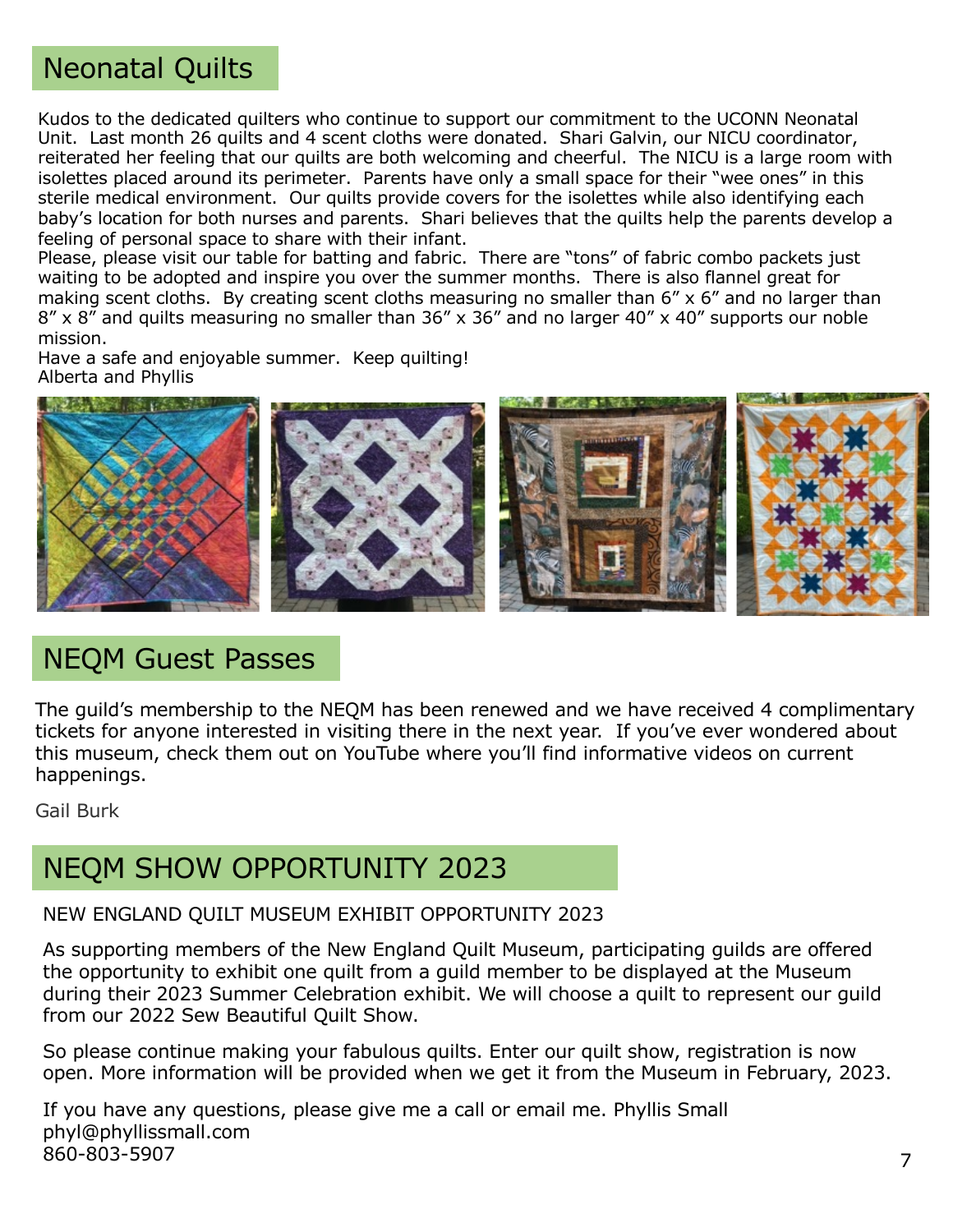# Connecticut Hang-a-Quilt Day

#### **CT Hang-A-Quilt Day June 18**

The guild is sponsoring Connecticut Hang-a-Quilt day. Thank you for helping to distribute to all the quilt shops. We will be distributing rack cards for you to give your neighbors, friends, other guilds, or groups you belong to. Please feel free to put one on any community bulletin board you happen to see. I

Last year we decorated the Simsbury Center Cemetery fence and the Simsbury Historical Society fence. It was spectacular!! Both have been reserved for this year. Please commit to displaying at least one quilt to either location so we can have a grand event. The quilt could have been displayed prior so don't think it needs to be something we haven't seen before. Drop off your quilt at 9 AM and plan to pick it up about 4 PM. If you can't do it that day, but would like to participate, please call (860-658-0863) or email [\(shselliott@sbcglobal.ne](mailto:shselliott@sbcglobal.net)t) me to make arrangements.

Barb Aubin is making yard signs available again this year. She will have some at our May meetings for you to purchase. They are reusable from year to year. Of course, making a hand made sign is also a fun thing to do.

Please also display a quilt at your home and post it to social media with the

#CTHangaQuiltDay. We would like to have a listing on our website by town. Please email Tina Davies

a[t batikfanatic@gmail.com](mailto:batikfanatic@gmail.com), with your street address & town, plus any other pertinent info (on the fence, in front of the garage, etc.) and also your name (only for record-keeping purposes). She will include your address on her spreadsheet. Its a fun way for us to know where to go to see quilts.

# **Connecticut** Hang-A-Quilt Day

Sponsor<sup>e</sup>d by Far<sup>m</sup>i<sup>n</sup>gto<sup>n</sup> Valley Quilters, Inc.



June 18, <sup>2</sup>0<sup>22</sup> (rain date June 19)

#### Showcase the art  $&$  beauty of quilting with this open air quilt show!

- Hang a quilt outsid<sup>e</sup> your hous<sup>e</sup> on your garage, clothesline, fence, tree or chair
- Ask a local business if you can display a quilt for the day
- Post a picture on social media with #CTHangAQuiltDay

#### N<sup>o</sup> <sup>c</sup>os<sup>t</sup> <sup>o</sup><sup>r</sup> <sup>r</sup>egistratio<sup>n</sup> <sup>r</sup>equir<sup>e</sup>d.

# FVQUILTER.ORG

Susan Elliott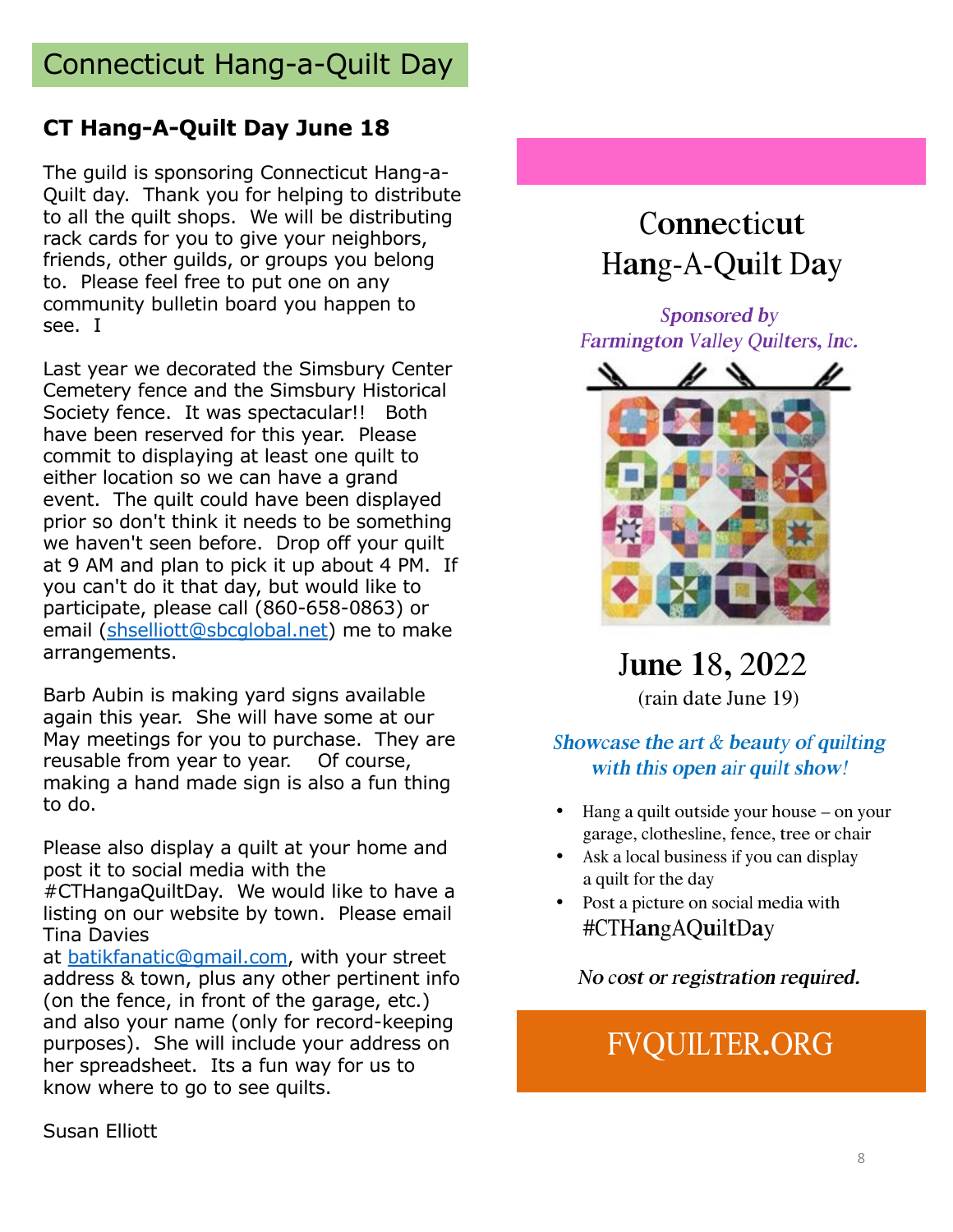#### Retreats

Registration for our Fall 2022 retreat is now open. A \$100 deposit will be required. Checks made out to FVQI. Send to: Jean Williams, 25 Gracewell Rd, Wethersfield, CT 06109. Please note whether you are doing the 4 night, 3 night or 2 night option. Thank you.

Dates:

- o November 2 6 (4 nights, Wed Sun; no meals until Thurs dinner) or
- o November 3 6 (3 nights, Thurs Sun; meals: Thurs dinner Sun lunch) or
- o November 4 6 (2 nights, Fri Sun; meals: Fri dinner Sun lunch)
- Place: Incarnation Center, Ivoryton, CT in "The Lodge"
- · Cost:
- 4 nights \$360 3 nights \$310 2 nights \$230

Questions? Email Jean Williams[: quiltinjean@gmail.com](mailto:quiltinjean@gmail.com)

#### Quilters Needed

Quilts2Heal provides comfort and healing through quilts created for those who have suffered a loss, illness, or challenge in their lives.

For more information contact Paula DeSilva, Founder; [quilts2heal@comcast.ne](mailto:quilts2heal@comcast.net)t 860-306-7000 or Lynda Cook, [blcook66@gmail.com](mailto:blcook66@gmail.com) or visit our website [https://www.quilts2heal.or](https://www.quilts2heal.org/)g

# **Sunshine**

As a caring Guild, we want to send a cheer card or sympathy card to any member that might need one. In order to do this, Kathy Lettieri should be informed if you know of anyone who could use a card from us. If you do, please contact Kathy Lettieri (860-651-8330) or any board member. Kathy's e-mail is [kbakerl@att.ne](mailto:kbakerl@att.net)t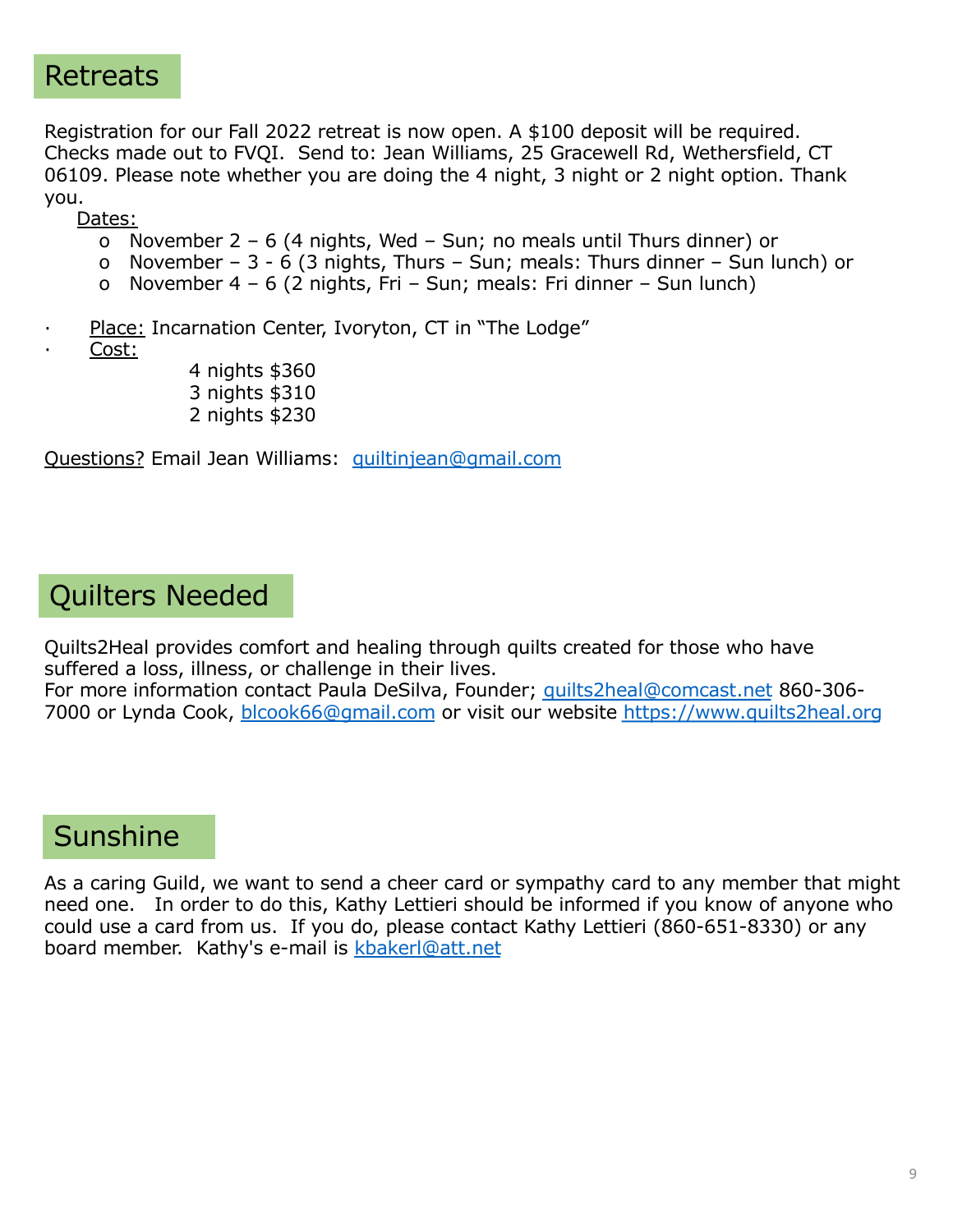#### Advertisements

If you would like to advertise a service or are looking to sell or buy something related to quilting/sewing, advertise it here. Your advertisement will be in the Newsletter for six months; after which it will be removed.

#### **Granbees Quilt Guild Looking for Members**

Interested in quilting? \* The Granbees Welcome You \* Beginners to Experts

**When:** Third Tuesdays September to June 9:30 am – Noon **Where:** East Granby Farms Rte 187 – 79 North Main St **Programs:** Trunk Shows, Demonstrations, Guest Speakers, Charity Quilts, Members helping members, Retreats, Applique, Basting Day, Refreshments

**Contact:** Ellyn Mansfield Email: elhmansfield@gmail.com Phone – 860-561-2878

**My novel** *Quilt City Murders* is a cozy mystery that takes place in Paducah, Kentucky, home of the National Quilt Museum. The novel was published last month, is selling well, and features quilters, quilting and QuiltWeek.

Because members of your quilting guild may want to read the novel — available as an eBook and in paperback — I'm passing along the information.

Here is the Amazon link: [https://www.amazon.com/dp/B09M68HJ3](https://www.amazon.com/dp/B09M68HJ3R)R

[CozyMysteryBookshop.com](http://cozymysterybookshop.com/) said this about the novel: *Quilt City Murders* is an absolute mustread cozy mystery, and I do not say that lightly. I give this book a 5+ star rating!

In an Amazon review, one reader wrote: "Best-ever murder mystery featuring quiltmakers. This is the first 'quilt' mystery I've read whose story could stand on its own no matter the milieu, and whose details re quilting and quilters were credible." Bruce Leonard [bruceleonardwriter.com](http://bruceleonardwriter.com/) (Apr 22)

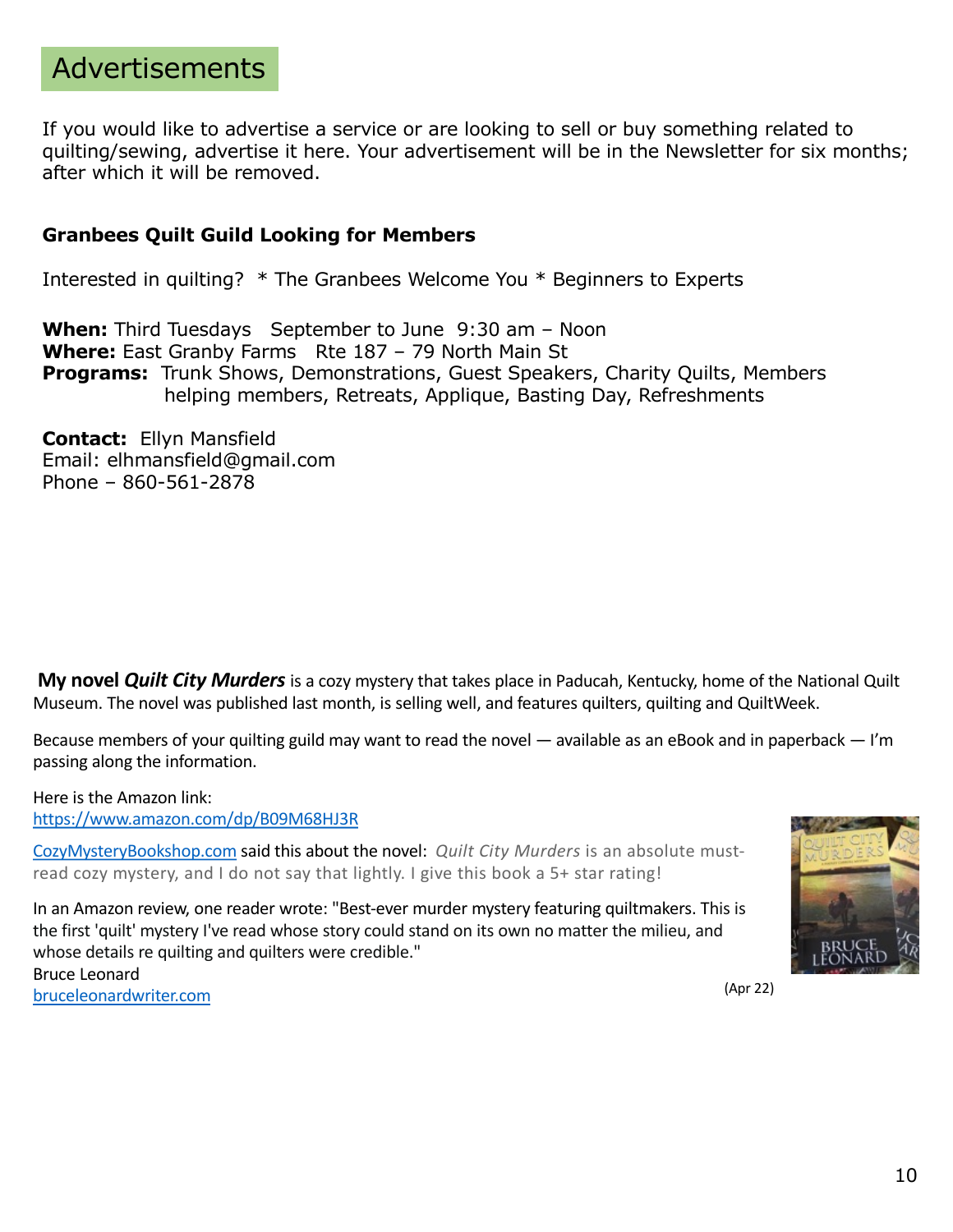### Quilting Events in the Area

#### **Please be sure to check for cancellations**

**What a Relief: The Art of Salley Mavor June 3 – Sept. 11, 2022** Brick Store Museum, 117 Main Street, Kennebunk ME 04043 **[https://brickstoremuseum.org](https://sewmanyshows.us19.list-manage.com/track/click?u=45e35880b67872826e6bfbfc2&id=afad016ee0&e=781fb09e8a)/**

**Billings Farm & Museum 36th Annual Quilt Exhibition June 4 – July 10, 2022** Billings Farm & Museum, 69 Old River Rd, Woodstock VT 05091 **[https://billingsfarm.org/quilt-exhibition](https://sewmanyshows.us19.list-manage.com/track/click?u=45e35880b67872826e6bfbfc2&id=c717b2e82a&e=781fb09e8a)/**

**Maine Quilts July 28-30, 2022** Augusta Civic Center 76 Community Dr. Augusta ME 04330 **[https://mainequilts.org](https://sewmanyshows.us19.list-manage.com/track/click?u=45e35880b67872826e6bfbfc2&id=f500efb542&e=781fb09e8a)/**

**Bayberry Quilters of Cape Cod's 39th quilt show, Let's Celebrate August 4-6, 2022** Cape Cod Regional Technical High School, 351 Pleasant Lake Ave., Harwich MA **[https://bayberryquiltersofcapecod.com](https://sewmanyshows.us19.list-manage.com/track/click?u=45e35880b67872826e6bfbfc2&id=41f71a3d51&e=781fb09e8a)/**

**QuiltFest New England August 11-13, 2022** MassMutual Center, 1277 Main Street, Springfield MA 01103 **[https://www.quiltfest.com](https://sewmanyshows.us19.list-manage.com/track/click?u=45e35880b67872826e6bfbfc2&id=0b8c81379c&e=781fb09e8a)/**

#### **SCQG: Autumn Festival of Quilts September 17 & 18, 2022**

Hawthorne Brook Middle School, 64 Brookline St., Townsend MA **[http://squanicookquiltguild.com/index.htm](https://sewmanyshows.us19.list-manage.com/track/click?u=45e35880b67872826e6bfbfc2&id=c712f517af&e=781fb09e8a)l**

**Bennington Quiltfest September 17 -18, 2022** Mount Anthony Union Middle School, 747 East Road, Bennington VT 05201 **[https://quietvalleyquilters.com](https://sewmanyshows.us19.list-manage.com/track/click?u=45e35880b67872826e6bfbfc2&id=f701113e2b&e=781fb09e8a)/**

**Belknap Mill Quilters' 45th Annual Quilt Show "Harvest of Quilts" September 24-25, 2022 [https://www.bmqg.org](https://sewmanyshows.us19.list-manage.com/track/click?u=45e35880b67872826e6bfbfc2&id=bffac41411&e=781fb09e8a)/**

**Herring Run Quilters' Guild 16th Biennial Quilt Show: With These Hands 2022 September 24 – 25, 2022** Boys and Girls Club of Marshfield, 37 Proprietors Drive, Marshfield, MA 02050 **[https://www.herringrunquiltguild.com](https://sewmanyshows.us19.list-manage.com/track/click?u=45e35880b67872826e6bfbfc2&id=3916d03c8a&e=781fb09e8a)/**

**StarStruck Quilt Show by Merrimack Valley Quilt Guild** September 29 - October 1, 2022. **Hope Community Church,** 11 Hale St, Newburyport, MA 01950 [www.mvquilters.or](http://www.mvquilters.org/)g

**The ART of the Quilt October 1 – 2, 2022** Lincoln-Sudbury Regional High School, 390 Lincoln Road, Sudbury MA 01776 **[https://www.waysidequilters.org/index.htm](https://sewmanyshows.us19.list-manage.com/track/click?u=45e35880b67872826e6bfbfc2&id=b5c25a2316&e=781fb09e8a)l**

**Rising Star Quilters Guild 33rd Annual Quilt Show October 15-16, 2022**  New Location: Arlington Town Hall 730 Massachusetts Avenue Arlington MA 02476 **[http://risingstarquilters.org/show.htm](https://sewmanyshows.us19.list-manage.com/track/click?u=45e35880b67872826e6bfbfc2&id=ebc5e175cc&e=781fb09e8a)l**

**Quinobequin Quilters Quilt Show Oct. 21 - 22, 2022** Needham Masonic Lodge 1101 Highland Ave, Needham MA 02492 **[https://www.quinobequin.org](https://sewmanyshows.us19.list-manage.com/track/click?u=45e35880b67872826e6bfbfc2&id=1e54d73172&e=781fb09e8a)/**

**BUCC Quilt Show & Sale with Sewing Tag Sale October 21 – 23, 2022** 18 Park St. Belchertown, MA 01007 **[https://buccquiltshowandsale.weebly.com](https://sewmanyshows.us19.list-manage.com/track/click?u=45e35880b67872826e6bfbfc2&id=aa0a2948d8&e=781fb09e8a)/**